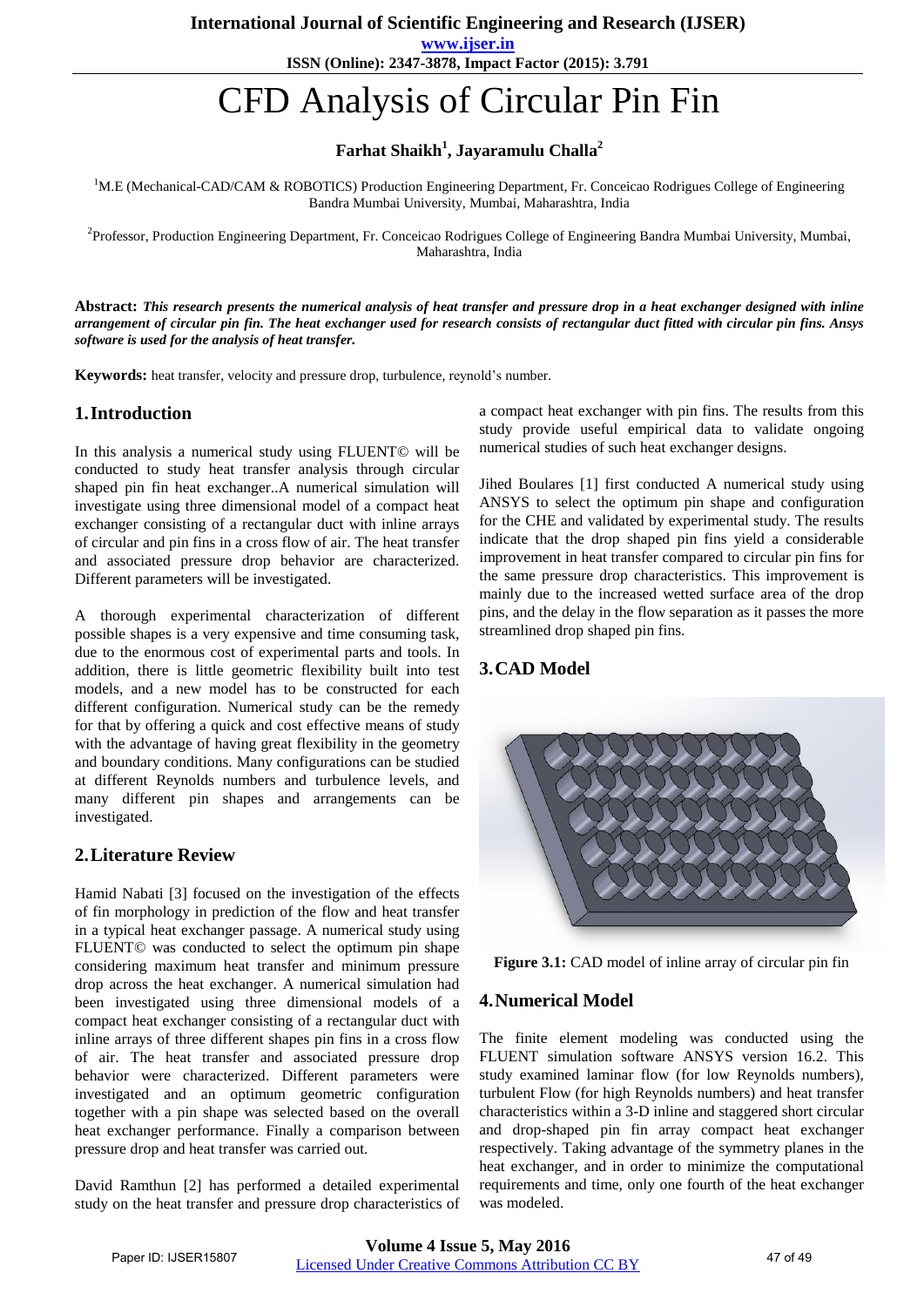#### **International Journal of Scientific Engineering and Research (IJSER)**

**www.ijser.in**

**ISSN (Online): 2347-3878, Impact Factor (2015): 3.791**

Also, to simplify the model and reduce the number of required elements, nodes and time required for the calculation, only the fluid (air) was modeled and the solid walls, as well as, the pins were considered as isothermal boundary conditions eliminating the need to calculate the temperature distribution in the solid pins and the walls. This was especially justifiable for the short pins being considered in this study.

Based on these simplifications, the model appears as shown in Figure . The model is composed of three parts. The first part is a smooth entrance duct upstream of the test section having the same cross section as the test section and long enough to provide a fully developed flow condition at the entrance to the heat exchanger. The length of this section varies with Reynolds number. The air then passes through the test section composed of 10 rows of drop shaped pin fins. After the test section the air continues through a smooth exit the test section.



#### **Entrance** section **Test section Exit section Figure 4.1:** Finite element model

#### **5.Numerical Mesh**

To mesh the model, hexahedral 8-node element spacing was specified along the boundary and swept later to cover the entire model volume, as shown in Figure 5. Meshing also was refined in some critical areas to ensure coverage for satisfactory resolution. It was refined near the no slip walls where velocity and temperature gradients were expected to be high, and also between the pins to capture the flow acceleration due to the decrease in the cross section area. Nodes were also concentrated around the pins to account for the change of the velocity and temperature gradient and pressure drop and at the end wall were the temperature gradients are expected to be higher. Grid independence was always verified. Since the current ANSYS license is limited to 256, 000 nodes, two runs were done for each configuration at a certain Reynolds number. The first one was completed at a number of nodes close to 256, 000 and the second at approximately 25-30% less nodes. A run was considered to be grid independent, if the overall heat transfer rate difference between the two remained below 2%.



**Figure 5.1:** Sample Mesh Model

## **6.Boundary Conditions**

#### **a. Pins**

The pins are treated as short and with very high thermal conductivity. The pins are therefore assumed to be isothermal with a uniform temperature of 306 K. The no slip condition was applied to the pin surfaces.

#### **b. End Wall**

The end wall is kept at a constant temperature of 306 K. Since it is a rigid boundary the no slip condition was applied leading to a zero velocity in the 3 directions, Ux=Uy=Uz=0. The inlet and exit end walls are modeled as adiabatic walls with zero velocity in the three conditions.

#### **c. Symmetry Walls**

The symmetry walls are assumed to be adiabatic modeled with zero heat flux. The midheight plane was given zero velocity in the z direction (Uz=0) and the mid-width plane was given a zero velocity in the y direction  $(Uy=0)$  thus preventing the flow from crossing the boundary but yet allowing a velocity profile to develop. The inlet and exit symmetry walls have the same features as in the test section.

#### **d. Side Wall**

The sidewall is modeled to be adiabatic with zero heat flux. The no slip condition was applied and zero velocity in the tree direction (Ux=Uy=Uz=0) was used. The inlet and exit sidewalls have the same properties as the same properties as the test section ones.

#### **e. Inlet**

The inlet air temperature is set to 300 K. The inlet velocity depends on the chosen Reynolds number, which is set based on the wetted surface area.

### **7.Results**